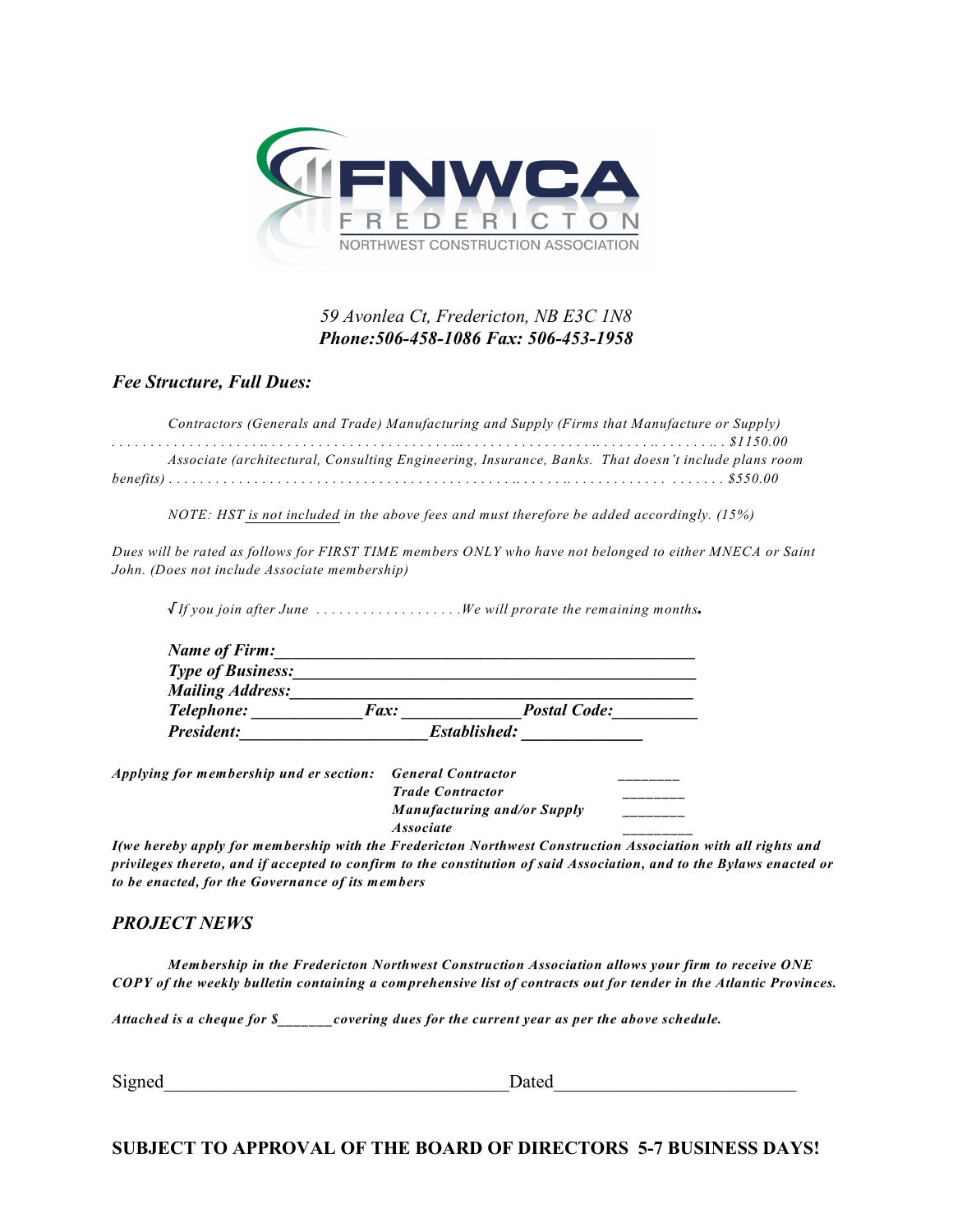| <b>FREDERICTON NORTHWEST CONSTRUCTION ASSOCIATION</b> |
|-------------------------------------------------------|
| <b>MEMBERSHIP APPLICATION</b>                         |



Date:

59 Avonie Ct Fredericton, NB E3C 1N8 Tel: 506-458-1086, Fax: 506-453-1958<br>Email: fnwca@nbnet.nb.ca

| <b>BUSINESS CONTACT INFORMATION</b>                                                                                                                |              |                                        |            |  |  |
|----------------------------------------------------------------------------------------------------------------------------------------------------|--------------|----------------------------------------|------------|--|--|
| Contact Name & Title:                                                                                                                              |              |                                        |            |  |  |
| Company name:                                                                                                                                      |              |                                        |            |  |  |
| Phone:                                                                                                                                             | Fax:         | E-mail:                                |            |  |  |
| Registered company address:                                                                                                                        |              |                                        |            |  |  |
| City:                                                                                                                                              |              | Prov:                                  | Pos. Code: |  |  |
| Date business commenced:                                                                                                                           |              |                                        |            |  |  |
| Sole proprietorship:                                                                                                                               | Partnership: | Corporation:                           | Other:     |  |  |
|                                                                                                                                                    |              | <b>BUSINESS AND CREDIT INFORMATION</b> |            |  |  |
| Primary business address:                                                                                                                          |              |                                        |            |  |  |
| City:                                                                                                                                              |              | Prov:                                  | Pos. Code: |  |  |
| How long at current address?                                                                                                                       |              |                                        |            |  |  |
| Telephone:                                                                                                                                         | Fax:         | E-mail:                                |            |  |  |
| Bank name:                                                                                                                                         |              |                                        |            |  |  |
| Bank address:                                                                                                                                      |              | Phone:                                 |            |  |  |
| City:                                                                                                                                              |              | Prov:                                  | Pos. Code: |  |  |
|                                                                                                                                                    |              | <b>BUSINESS/TRADE REFERENCES</b>       |            |  |  |
| Company name:                                                                                                                                      |              |                                        |            |  |  |
| Address:                                                                                                                                           |              |                                        |            |  |  |
| City:                                                                                                                                              |              | Prov:                                  | Pos. Code: |  |  |
| Phone:                                                                                                                                             | Fax:         | E-mail:                                |            |  |  |
| Type of account:                                                                                                                                   |              |                                        |            |  |  |
| Company name:                                                                                                                                      |              |                                        |            |  |  |
| Address:                                                                                                                                           |              |                                        |            |  |  |
| City:                                                                                                                                              |              | Prov:                                  | Pos. Code: |  |  |
| Phone:                                                                                                                                             | Fax:         | E-mail:                                |            |  |  |
| Type of account:                                                                                                                                   |              |                                        |            |  |  |
| Company name:                                                                                                                                      |              |                                        |            |  |  |
| Address:                                                                                                                                           |              |                                        |            |  |  |
| City:                                                                                                                                              |              | Prov:                                  | Pos. Code: |  |  |
| Phone:                                                                                                                                             | Fax:         | E-mail:                                |            |  |  |
| Type of account:                                                                                                                                   |              |                                        |            |  |  |
|                                                                                                                                                    |              |                                        |            |  |  |
|                                                                                                                                                    |              |                                        |            |  |  |
| <b>AGREEMENT</b>                                                                                                                                   |              |                                        |            |  |  |
| 1. All invoices are to be paid 30 days from the date of the invoice or a 2%/mth charge will apply.                                                 |              |                                        |            |  |  |
| 2. Claims arising from invoices must be made within seven working days.                                                                            |              |                                        |            |  |  |
| 3. By submitting this application, you authorize FNWCA to make inquiries into the banking and business/trade<br>references that you have supplied. |              |                                        |            |  |  |
| <b>SIGNATURES</b>                                                                                                                                  |              |                                        |            |  |  |
|                                                                                                                                                    |              |                                        |            |  |  |
|                                                                                                                                                    |              |                                        |            |  |  |
|                                                                                                                                                    |              |                                        |            |  |  |
| Title:                                                                                                                                             |              | Title:                                 |            |  |  |

Date: